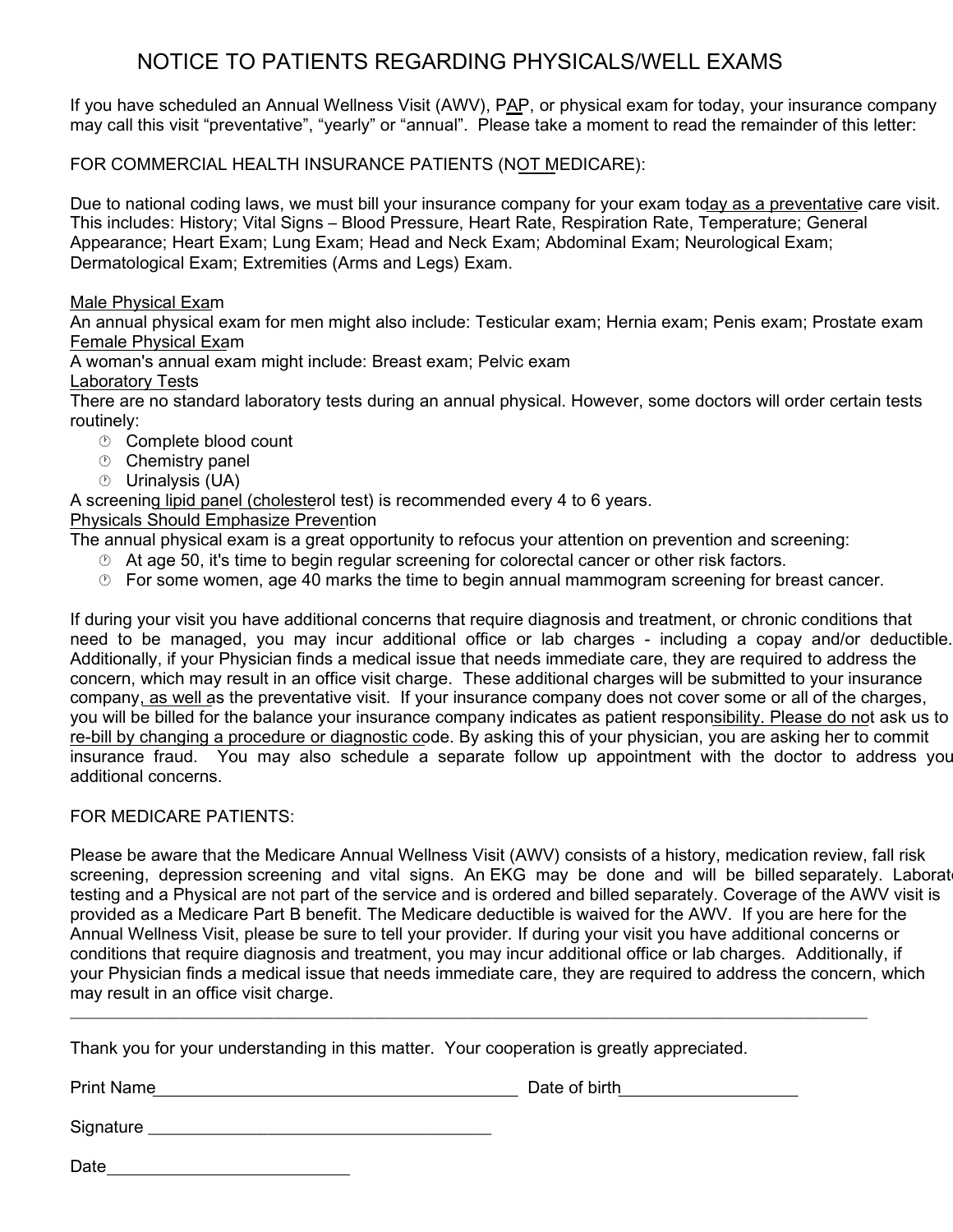# Financial Policy Scottsdale Family Physicians, PLLC

Please carefully read each statement and sign below. This policy has been put in place to ensure that financial payments due are recovered so that we may continue to provide quality medical care for our patients. It is important that we work together to assure that payment for services is as simple and straightforward as possible. Our staff will be glad to discuss these policies with you.

I understand that if I do not have my insurance card, referral, and/or co--payment that my appointment may be rescheduled until such time that I can provide the required documents or payments.

I understand that reminder appointment calls from the office are a courtesy only, and that I am responsible for keeping track of my appointment and being on time.

I understand I am financially responsible for any copayments, deductibles, coinsurance and all charges which are not covered by my insurance. *I understand that verification of coverage is not a guarantee of payment of benefits.* My insurance company determines benefit payments. I understand I will be responsible for the portion not covered by my insurance.

I understand that if I am unable to make a scheduled appointment I need to contact the office at least 24 hours prior to my scheduled appointment. A \$25--\$75 FEE MAY BE ASSESSED FOR ALL MISSED APPOINTMENTS NOT CANCELLED WITH AT LEAST 1 BUSINESS DAY WITH A 24 HOUR NOTICE.

I understand there is a \$25 charge for a Non--Sufficient Funds (NSF) check.

I understand there may be a \$10--\$40 charge for all forms deemed appropriate, filled out by the Physician (e.g. Disability, FMLA, etc.). When dropping forms off, I must allow 5--7 days for completion.

I understand if my account is not paid in full within 90 days, I may be turned over to a collection agency for further processing and incur an additional 35% fee. Legal action fee will be 50%. In addition, I will be discharged from the practice.

 $\overline{\phantom{a}}$ initial

I have read and I understand the above Financial Policy and I agree to abide by its terms.

Signature of the Patient or the Patient's Legal Representative Date

Print Name **If not the patient, state your relationship to the** patient or describe your authority to act on behalf of the patient

 $\overline{\phantom{a}}$ initial

 $\overline{\phantom{a}}$ 

initial

 $\overline{\phantom{a}}$ 

initial

 $\overline{\phantom{a}}$ 

initial

 $\overline{\phantom{a}}$ 

initial

 $\overline{\phantom{a}}$ 

initial

 $\overline{\phantom{a}}$ 

initial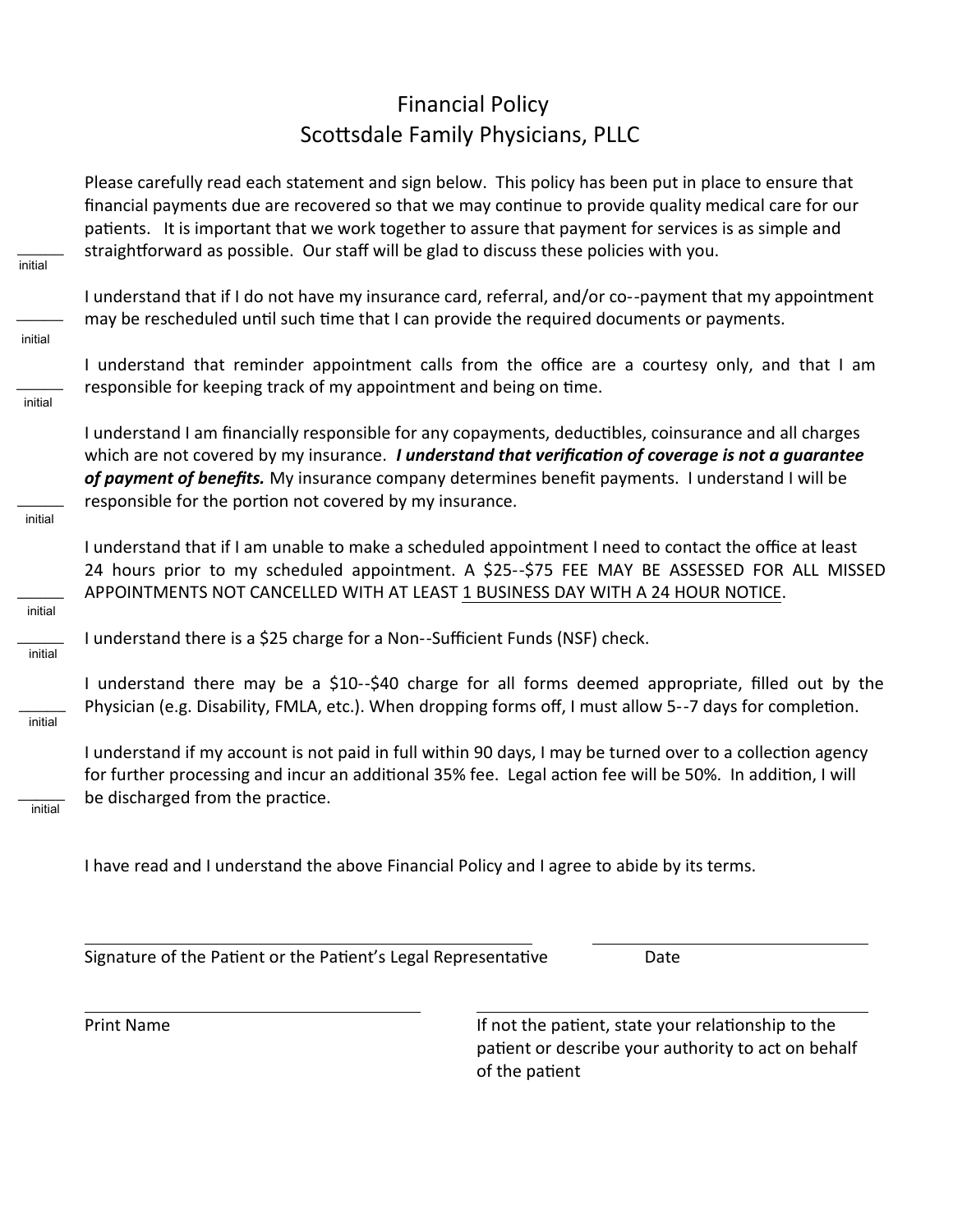### RECENT SYMPTOM QUESTIONNAIRE

| Patient Name:                                            | Date:                |  |                                                                                                |                      |  |  |  |
|----------------------------------------------------------|----------------------|--|------------------------------------------------------------------------------------------------|----------------------|--|--|--|
|                                                          |                      |  | Have you had any of the following symptoms in the past two months? Write comments if you like. |                      |  |  |  |
| <b>GENERAL</b>                                           |                      |  | <b>GENITOURINARY</b>                                                                           |                      |  |  |  |
| fatigue                                                  | $\Box$ Yes $\Box$ No |  | pain or burning while urinating□ Yes □ No                                                      |                      |  |  |  |
| unexplained recurring fever                              | $\Box$ Yes $\Box$ No |  | genital lesions                                                                                | $\Box$ Yes $\Box$ No |  |  |  |
| night sweats                                             | $\Box$ Yes $\Box$ No |  | blood in urine                                                                                 | $\Box$ Yes $\Box$ No |  |  |  |
| unexplained weight gain                                  | $\Box$ Yes $\Box$ No |  | difficulty controlling bladder                                                                 | $\Box$ Yes $\Box$ No |  |  |  |
| unexplained weight loss                                  | $\Box$ Yes $\Box$ No |  | frequent nighttime urination                                                                   | $\Box$ Yes $\Box$ No |  |  |  |
|                                                          |                      |  | difficulty passing urine                                                                       | $\Box$ Yes $\Box$ No |  |  |  |
| <b>EYES, EAR, NOSE &amp; THROAT</b>                      |                      |  | sexual issues                                                                                  | $\Box$ Yes $\Box$ No |  |  |  |
| vision problems                                          | $\Box$ Yes $\Box$ No |  | breast lumps/changes                                                                           | $\Box$ Yes $\Box$ No |  |  |  |
| hearing difficulty or deafness                           | $\Box$ Yes $\Box$ No |  | low sex drive                                                                                  | $\Box$ Yes $\Box$ No |  |  |  |
| ringing in ears                                          | $\Box$ Yes $\Box$ No |  |                                                                                                |                      |  |  |  |
| frequent nose bleeds                                     | $\Box$ Yes $\Box$ No |  | MUSCULOSKELETAL                                                                                |                      |  |  |  |
| nasal congestion/sinus problems                          | $\Box$ Yes $\Box$ No |  | painful joints                                                                                 | $\Box$ Yes $\Box$ No |  |  |  |
| bleeding gums                                            | $\Box$ Yes $\Box$ No |  | chronic back pain                                                                              | $\Box$ Yes $\Box$ No |  |  |  |
| chronic hoarseness                                       | $\Box$ Yes $\Box$ No |  | chronic pain in arms or legs                                                                   | $\Box$ Yes $\Box$ No |  |  |  |
| chronic sores in mouth or throat                         | $\Box$ Yes $\Box$ No |  | muscle aches                                                                                   | $\Box$ Yes $\Box$ No |  |  |  |
| seasonal or year long allergies                          | $\Box$ Yes $\Box$ No |  |                                                                                                |                      |  |  |  |
|                                                          |                      |  | <b>SKIN</b>                                                                                    |                      |  |  |  |
| <b>HEART (CARDIOVASCULAR)</b>                            |                      |  | changing shape or size of moles Yes $\Box$ No                                                  |                      |  |  |  |
| chest pains or pressure                                  | $\Box$ Yes $\Box$ No |  | rash                                                                                           | $\Box$ Yes $\Box$ No |  |  |  |
| pains in the lower legs from walking $Yes \Box No$       |                      |  | easy bruising                                                                                  | $\Box$ Yes $\Box$ No |  |  |  |
| trouble breathing with walking                           | $\Box$ Yes $\Box$ No |  | easy bleeding                                                                                  | $\Box$ Yes $\Box$ No |  |  |  |
| irregular heart beats                                    | $\Box$ Yes $\Box$ No |  | swollen glands                                                                                 | $\Box$ Yes $\Box$ No |  |  |  |
| trouble breathing laying flat                            | $\Box$ Yes $\Box$ No |  |                                                                                                |                      |  |  |  |
| lower leg swelling                                       | $\Box$ Yes $\Box$ No |  | <b>NEUROLOGIC</b>                                                                              |                      |  |  |  |
| racing heart                                             | $\Box$ Yes $\Box$ No |  | balance problems                                                                               | $\Box$ Yes $\Box$ No |  |  |  |
|                                                          |                      |  | dizzy spells                                                                                   | $\Box$ Yes $\Box$ No |  |  |  |
| <b>LUNGS (PULMONARY)</b>                                 |                      |  | fainting                                                                                       | $\Box$ Yes $\Box$ No |  |  |  |
| chronic cough                                            | $\Box$ Yes $\Box$ No |  | frequent headaches                                                                             | $\Box$ Yes $\Box$ No |  |  |  |
| shortness of breath                                      | $\Box$ Yes $\Box$ No |  | memory loss                                                                                    | $\Box$ Yes $\Box$ No |  |  |  |
| coughing up blood                                        | $\Box$ Yes $\Box$ No |  | tremor                                                                                         | $\Box$ Yes $\Box$ No |  |  |  |
| pain in chest with breathing                             | $\Box$ Yes $\Box$ No |  | weakness in arms or legs                                                                       | $\Box$ Yes $\Box$ No |  |  |  |
| wheezing                                                 | $\Box$ Yes $\Box$ No |  |                                                                                                |                      |  |  |  |
|                                                          |                      |  | <b>PSYCHIATRIC</b>                                                                             |                      |  |  |  |
| <b>GASTROINTESTINAL</b>                                  |                      |  | anxiety                                                                                        | $\Box$ Yes $\Box$ No |  |  |  |
| abdominal pain                                           | $\Box$ Yes $\Box$ No |  | crying spells                                                                                  | $\Box$ Yes $\Box$ No |  |  |  |
| poor appetite                                            | $\Box$ Yes $\Box$ No |  | depression                                                                                     | $\Box$ Yes $\Box$ No |  |  |  |
| bloating or swelling of the abdomer $\Box$ Yes $\Box$ No |                      |  | feeling stressed                                                                               | $\Box$ Yes $\Box$ No |  |  |  |
| difficulty or pain with swallowing                       | $\Box$ Yes $\Box$ No |  | loss of interest in fun activities $\Box$ Yes $\Box$ No                                        |                      |  |  |  |
| constipation                                             | $\Box$ Yes $\Box$ No |  | personality changes                                                                            | $\Box$ Yes $\Box$ No |  |  |  |
| diarrhea                                                 | $\Box$ Yes $\Box$ No |  | poor concentration                                                                             | $\Box$ Yes $\Box$ No |  |  |  |
| indigestion or heartburn                                 | $\Box$ Yes $\Box$ No |  | sleeping problems                                                                              | $\Box$ Yes $\Box$ No |  |  |  |
| blood in stools                                          | $\Box$ Yes $\Box$ No |  | suicidal thoughts                                                                              | $\Box$ Yes $\Box$ No |  |  |  |
| chronic nausea or vomiting                               | $\Box$ Yes $\Box$ No |  |                                                                                                |                      |  |  |  |
| stool caliber change                                     | $\Box$ Yes $\Box$ No |  | Other_                                                                                         |                      |  |  |  |